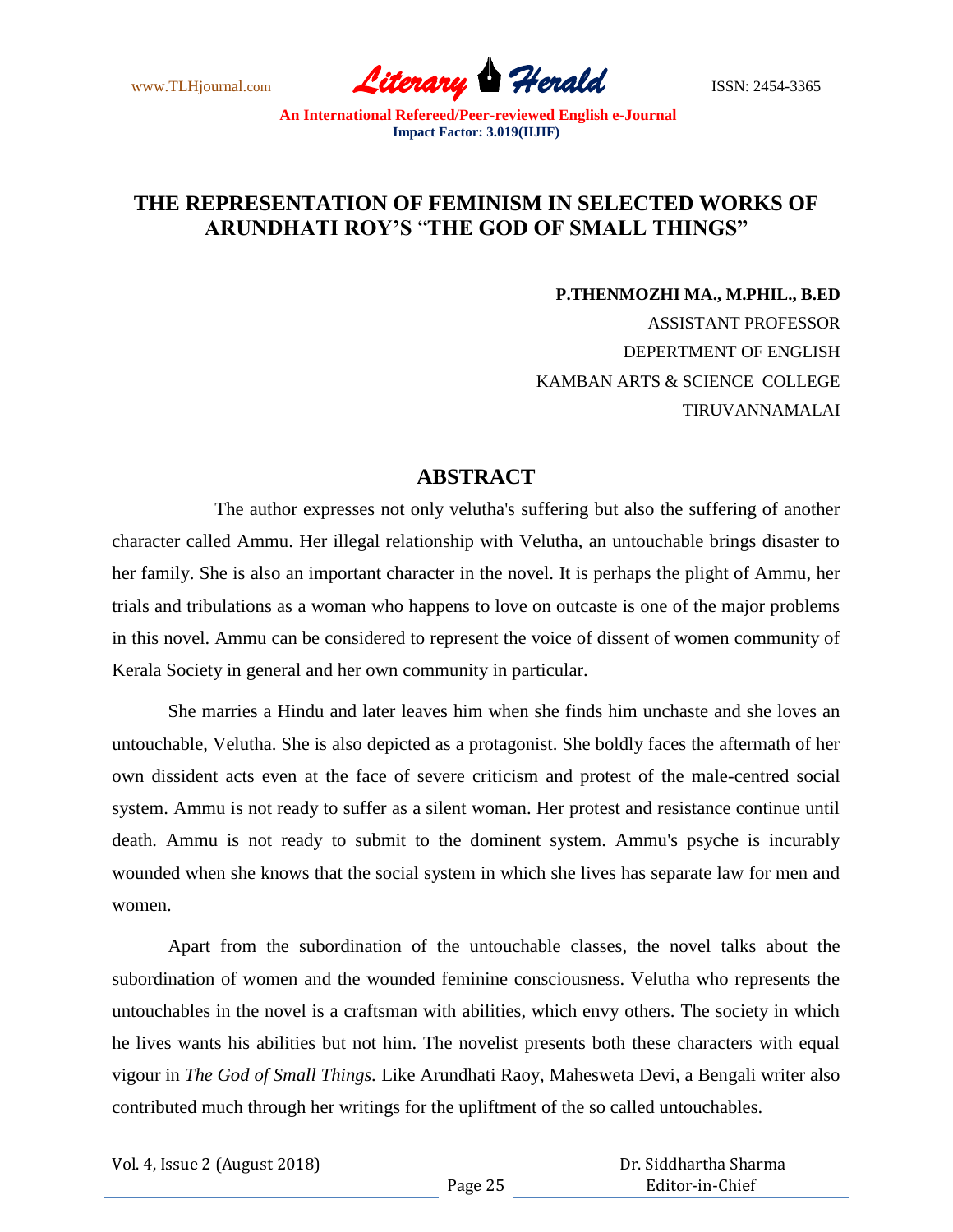www.TLHjournal.com **Literary Herald Herald** ISSN: 2454-3365

## **THE REPRESENTATION OF FEMINISM IN SELECTED WORKS OF ARUNDHATI ROY'S** "**THE GOD OF SMALL THINGS"**

The novel *The God of Small Things* is written by Arundhati Roy and published in the year 1997. It has won Booker Prize award. It tells the story of a Syrian Christian family of Kottayam in Kerala. The specialty of this novel is its novelty and character portrayal. No such novel is ever published.

Firstly, the novel vehemently attacks the inhuman treatment of untouchable classes by the rest of the society. Secondly, it condemns some of the pseudo-socialist pretentions of communist party. Thirdly, it raises a question about the way in which women are treated in male – centered social system.

This novel is a typical example to reveal the fact that the women writers in India are not weak. Their novels can withstand the literary standards mostly set by make writers. *The God of Small Things* reveals the problems of Indian Women to the internal readers.

The author presents an untouchable character called Velutha in this novel. Apart from Velutha, the novel treats the other female characters like Ammu, Mammachi and Baby Koachamma to bring out how the feminine psyche is wounded in a male-centred, oppressive social system. Ammu, the protagonist and her mother, Mammachi are fully wounded by the Society"s bad ideologies like caste and colour. The socio-economic and political conditions in the Indian Society wounds the psyche of Ammu and also Velutha.

Vellyapaapen was working for several years in Mammachi"s house. When Velutha, his son was eleven years old, he used to do craft work well. Mammachi wondered seeing his talents. Velutha used to give many small gifts to Mammachi's daughter, Ammu. He used to call her Ammukutty and was very cautions while giving her the gift. He used to keep in his palm and without touching his hand Ammu will take the gift. Even in the trivial matter, the author describes the sense of untouchability in this novel.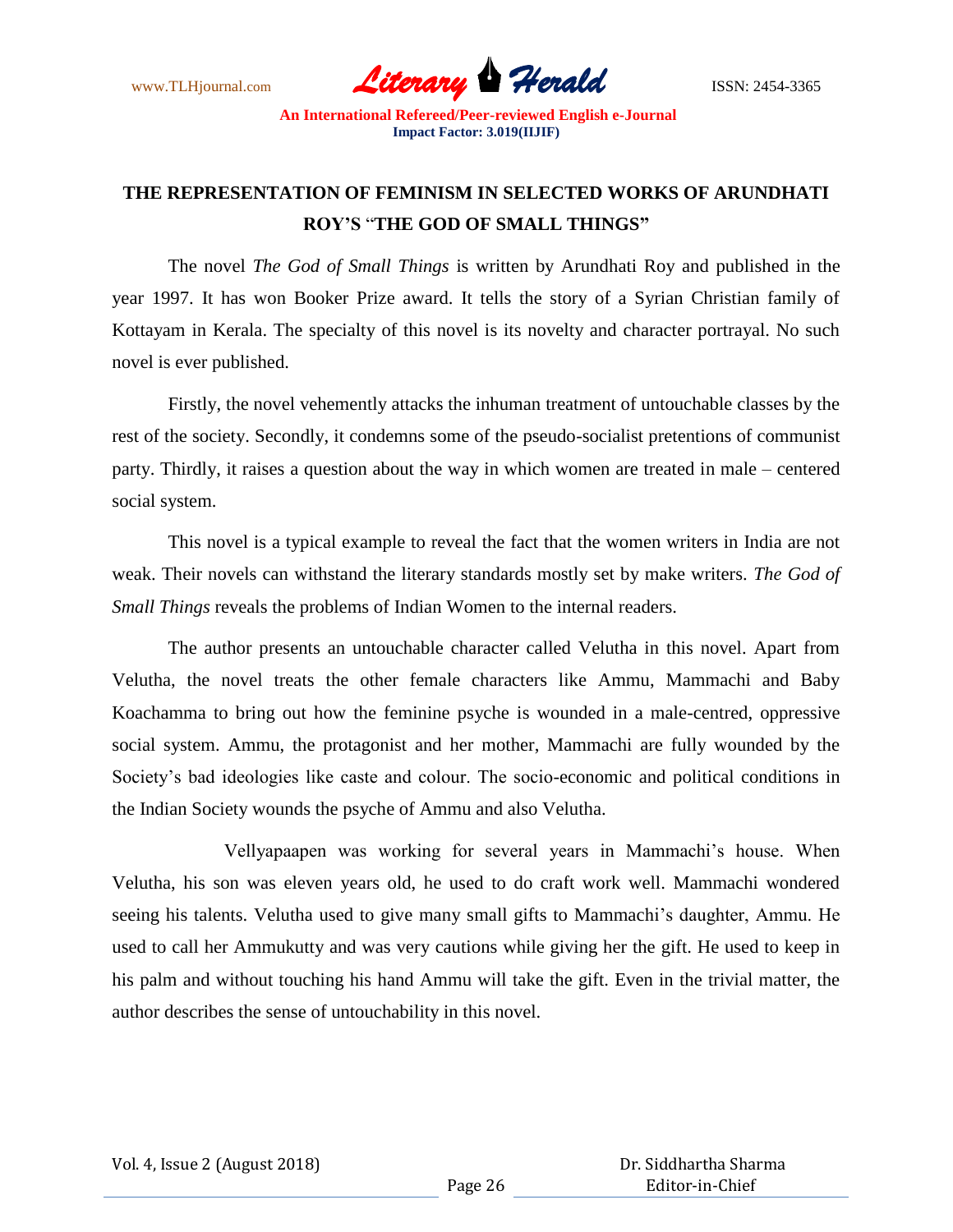www.TLHjournal.com **Literary Herald Herald** ISSN: 2454-3365

Secondly; Mammachi is acknowledging the extraordinary talents of Velutha. His talents are fully utilized by Mammachi. When Mammachi"s son Chacko returns from London to Ayemenem; velutha reassembles Bharat bottle-sealing machine and set it up.

Ammu is portrayed with a special nature that she is able to tolerate all the tortures of her father. She is ignored even in ordinary matters of her family. Ammu's father does not have enough money to raise a suitable dowry. Therefore, Ammu has to wait for her marriage proposals. After her 18<sup>th</sup> birthday, she dreams of escaping from the severe clutches of her illtempered father and bitter long-suffering mother.

The Ammu's mind is her married life. Her husband works as an assistant Manager of a tea-estate in Assam. He is a Hindu and twenty-five years old. He has already been working in the tea estate for six years. He proposes to Ammu five days after their first meeting. She marries him against her parents" will. Within a short period, she understands the true colour of her husband. He turns out to be not just a heavy drinker but full-blown alcoholic. His words are quite contrary to his deeds. In the meantime, Ammu becomes pregnant. When she is eight months, a war breaks out with China in October 1962. In November, she gives birth to two little ones Estha and Rahel. There is only eighteen minutes difference between the twins.

When they are two years old, their father's drinking habit aggravates and one day he just lay in bed, without going to work. So his English Manager, Mr. Hollick insists him to resign his job for his mistake or send Ammu to his bunglow to be "looked after".

Ammu too suffered in the hands of her husband like her mother, Mammachi. Her husband compels her to act according to the words of Mr.Hollick. But Ammu hesitates to do. Her refusal infuriates her husband and he beats her severely. Ammu cannot bear the pain and she too hates him. But his violence continued and extends even to the children. In order to protect her children from him, she leaves her husband and returns to Ayemenem, her parental house. But she is received coldly by her relatives. The irresponsible behaviour of Ammu"s husband is one of the predominant reasons for the failure of Ammu"s marriage.

Another prominent factor which causes trouble is her love and sex with Velutha, a Paravan by birth, and an untouchable in Indian caste system. Since Velutha is very close to the

| Vol. 4, Issue 2 (August 2018) |  |
|-------------------------------|--|
|-------------------------------|--|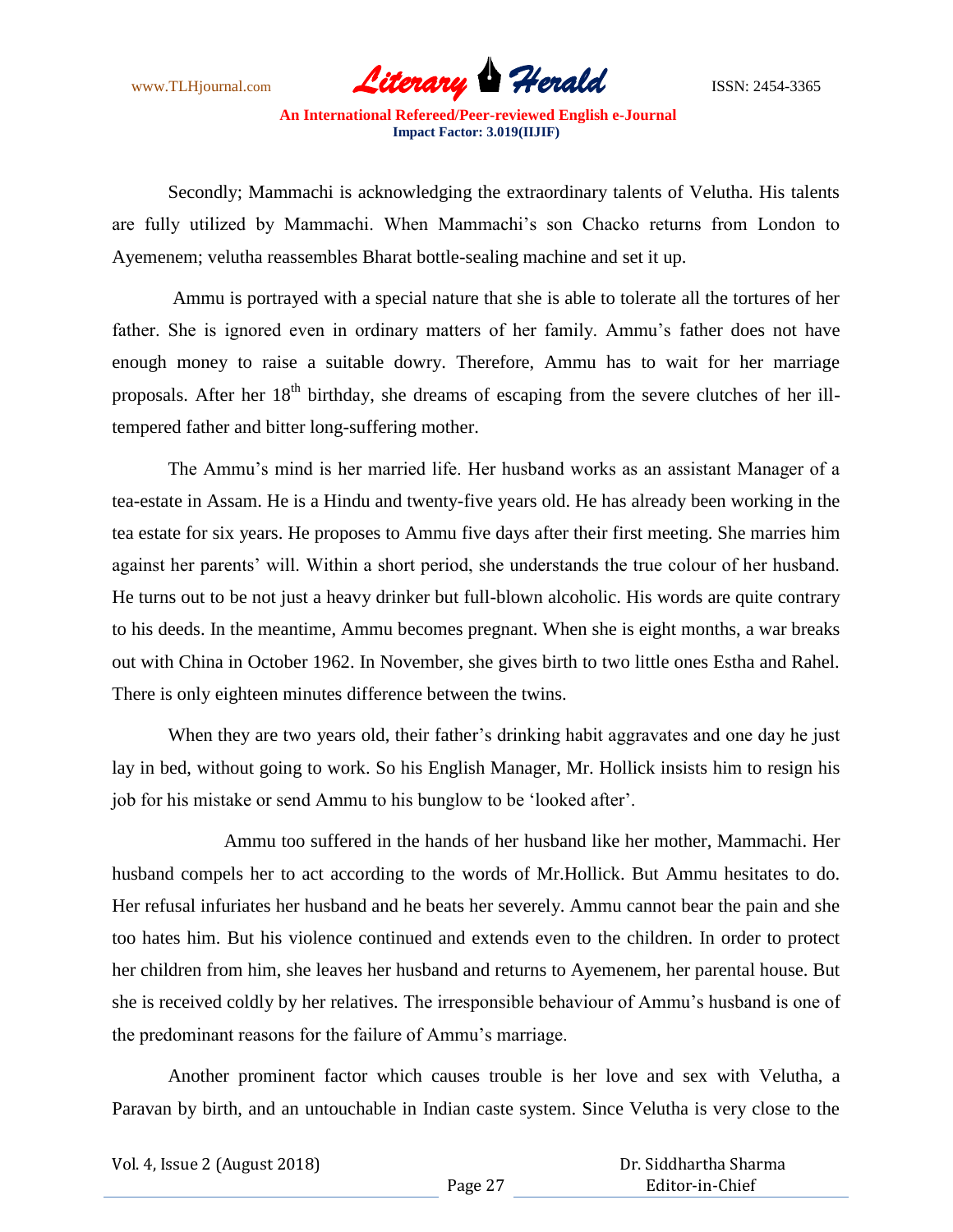

family, he respects her feelings as a woman. He is affectionate to her children, Estha and Rahel. He teaches them sailing, swimming and fishing. Ammu is not like her mother, Mammachi. She is very kind and affectionate mother. She worries about the future of her children. She expects that her children must be protected and educated well. When she returns to Ayemenem, she finds that her children are happy in the company of Velutha.

They like to spend most of their time with Velutha. Rahel is very happy to be with him always. She used to jump on his back and play with him. She has a possessive feeling she does not like Velutha seeing other children expect her. Once when Velutha tires to see Chacko"s daughter Sophie Mol, Rahel claps her hands over his eyes and prevents him seeing Sophie Mol. Day by day the intimacy between Velutha and the Children becomes deepended. Once Estha and Rahel sail in a little boat and Velutha's hut. On seeing the children, Velutha is very happy. They want to mend the boat which has a small hole in it.

Here the author beautifully describes the intimate relationship between the socalled upper class children and Velutha, an untouchable. The author also shows the fact, if there is kindness and affection among the people the cruel feeling of untouchability will never be a barrier among them. The powerful feeling of kindness has the capacity to break the wall of untouchability from our society. She always faces her life with disappointment. She has insecure feeling for ever. She fails to get the chance of experiencing kindness both in her childhood days and marital life.

So she has a longing for kindness from someone. Her thirst for love is quenched by Velutha by being affectionate to her children and herself. She is happy to have relationship with Velutha. Ammu has a soft corner for Velutha since her childhood. Hence she starts meeting Velutha during night time. She feels secure in the company of Velutha.

The illicit relationship of Ammu with Velutha, a paravan by birth is another important factor which causes unimaginable troubles in Ammu"s life. This simple human desire of love affects the social life of Ammu. The society gives much importance to ideologies which are traditionally followed and doesn"t accept when a norm of it is over-stepped.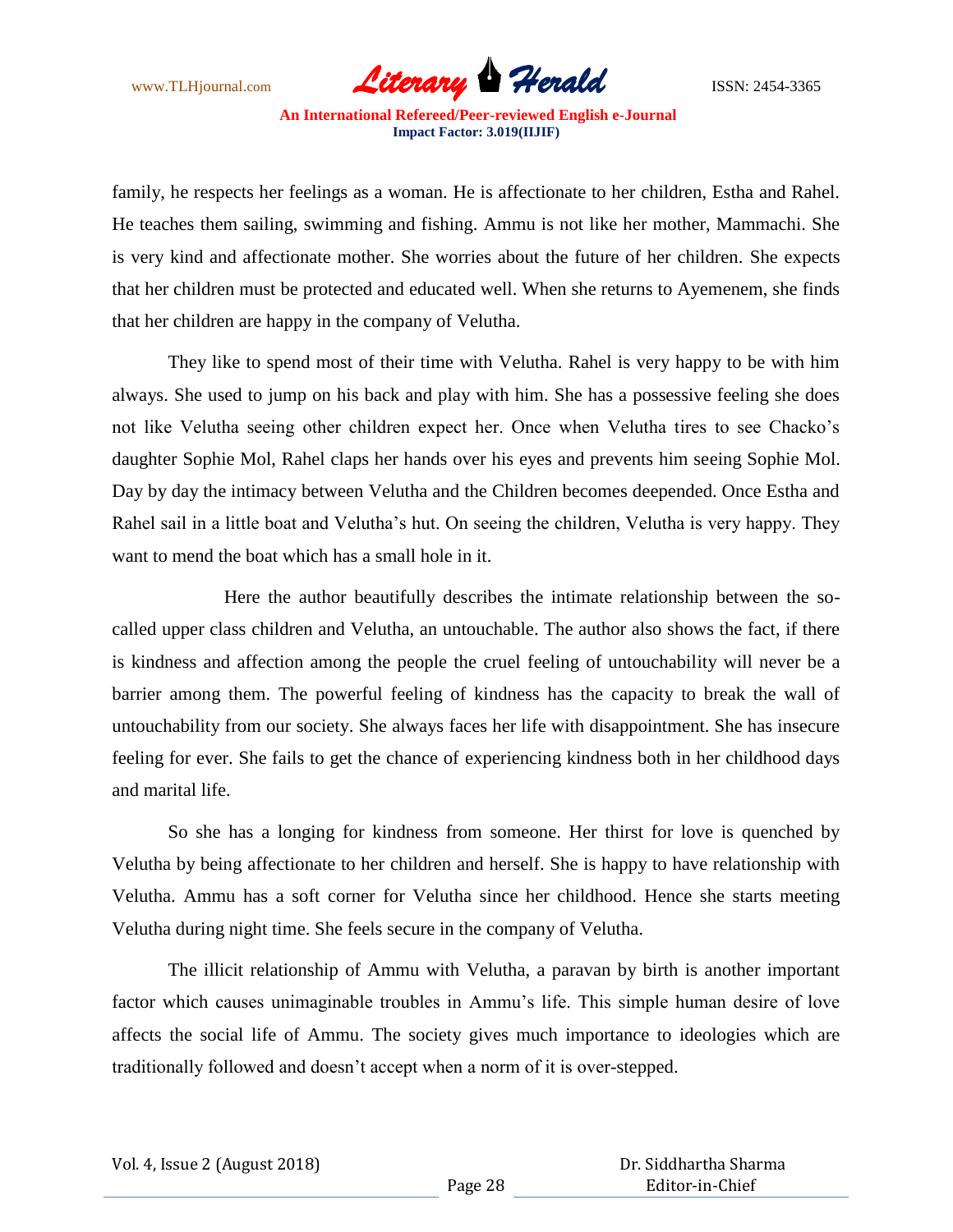

Ammu is not an ordinary, traditional woan like other women of Indian society. She is a non-confermist. She has revolutionary views over the society. She marries a person from outside her community and loves an untouchable. But her love with velutha is a real one and it is necessary for her. Vanajan Ravindran in the essay *All's in the telling of a story of Arundhati Roy's* The *God of Small Things* gives the reason for Ammu's passion with Velutha.

 Ammu's broken marriage the limitation is made to suffer by her folks are responsible causes of her love for Velutha. The different shades of human thought, feelings and behaviour can be found in Arundhati Roy's novel. Reality can be found in every character of this novel. For example, Baby Kochamma's love affair with Father Mulligan becomes a failure. Hence her 'unchristian passion' for father Mulligan turns her into a hypocrite. Baby Kochamma is insulted by Velutha in the public place. So, she decides to take vengeance against Velutha also. She suggests Mammachi, to lock up Ammu in her bedroom. She is responsible for Ammu"s confinement inside the house. She is prevented from meeting velutha.

It is a cruel, inhuman act of Mammachi towards her own daughter Ammu, The basic reason behind this cruel act is that Ammu loves a Paravan called Velutha. She has the fear that the society will not accept it. If Velutha does not belong to Dalit community, the love affair would have been accepted by Mammachi. The community has become the major obstacle in the relationship between Ammu and Velutha. When Ammu is kept in house arrest, her children, Estha and Rahel come to her bedroom door and ask her why she has been locked up.

On hearing Ammu's angry words, they decide to leave the house and they should not return until Ammu begs to return. Here, the author portrays the pure innocence of the children. They are unaware of their mother's miserable situation. Really, Ammu's situation is highly pathetic. Her own parental house becomes a jail to her. She has no freedom. Food is served inside the house without allowing her to come out. She is unable to get any consolation from her children. Her children are the greatest source of consolation to her. She gets the support neither from Velutha nor from her children. Mammachi utilized the talents of Velutha for all household works. But she illtreats Velutha, for his relationship with Ammu. Though she has no right to control velutha she often insults him. On seeing the approach of Mammachi towards Velutha,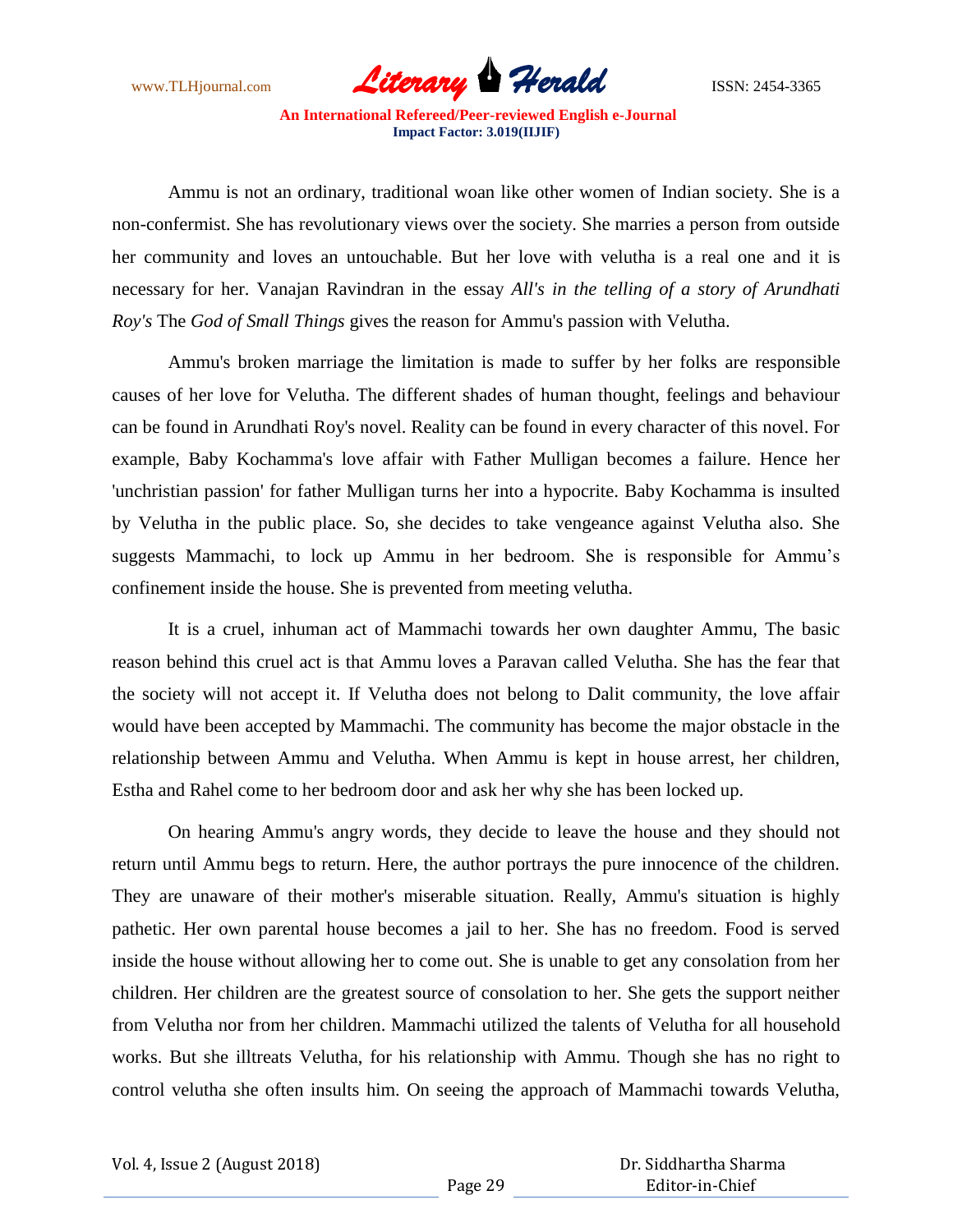www.TLHjournal.com **Literary Herald ISSN: 2454-3365** 

Ammu develops a soft corner for Velutha. She knows Velutha well. When she returns to Ayemenem, she admires and wonders at his masculine charms.

Ammu is weak in financial conditions too. She seeks good employment and tries to fulfill the aspirations of her children. She is a lovable mother unlike her own mother, Mammachi. She is not so lovable towards her. She is not able to tolerate her daughter's love with a lower-class untouchable, Velutha, So Mammachi and Baby Kochamma think that punishment should be given to Ammu and Velutha.

According to the plan of Baby Kochamma, Mammachi has locked up Ammu in her room. Being unaware of the fact, the children come to her bedroom door ask her why she has been locked up. Ammu answers them angrily to go away from that place. On hearing Ammu's angry words, the children decide to leave the house. Chakco's daughter Sophie Mol joins them in order to increase the tension of the eiders of the house. They believe that their absence would certainly agitate the elders. When they begin to row the boat, unfortunately it moves in the wrong lane and collides with a floating log.

Estha and Rahel swim across the river and reach the shore but poor sophile Mol drowns. Estha and Rahel fail to find Sophie Mol. Here, the death of sophie Mol is also an added advantage to Baby kochamma. Sophie Mol's natural death has been transformed into a murder by Baby kochamma. As she wants to take revenge on velutha, she puts the blame on velutha. Actually, velutha has gone to kottayam to repair the canning machine. Even chacko and his exwife Margaret kochamma went to Cochin to confirm their ticket. In the meantime, baby Kochamma made a complaint against Velutha to the Inspector, Thomas Mathew. She constructed her story against Velutha. After hearing the illicit relationship between Velutha and Ammu, Mammachi wants to meet Velutha. As soon as her returns from Kottyam, he goes straight to Ayemenem to meet Mammachi. Mammachi uses foul language on seeing Velutha.

The punishment he gets from Mammachi is worse that of what he had from the policemen. Mammachi is cruel towards him. This cruel treatment does not ruin the face of Velutha but hurts the fully alienated psyche of Ammu. Mammachi degrades Velutha only because he is a Paravan. The hypocrisy of Mammachi plays a vital role in building the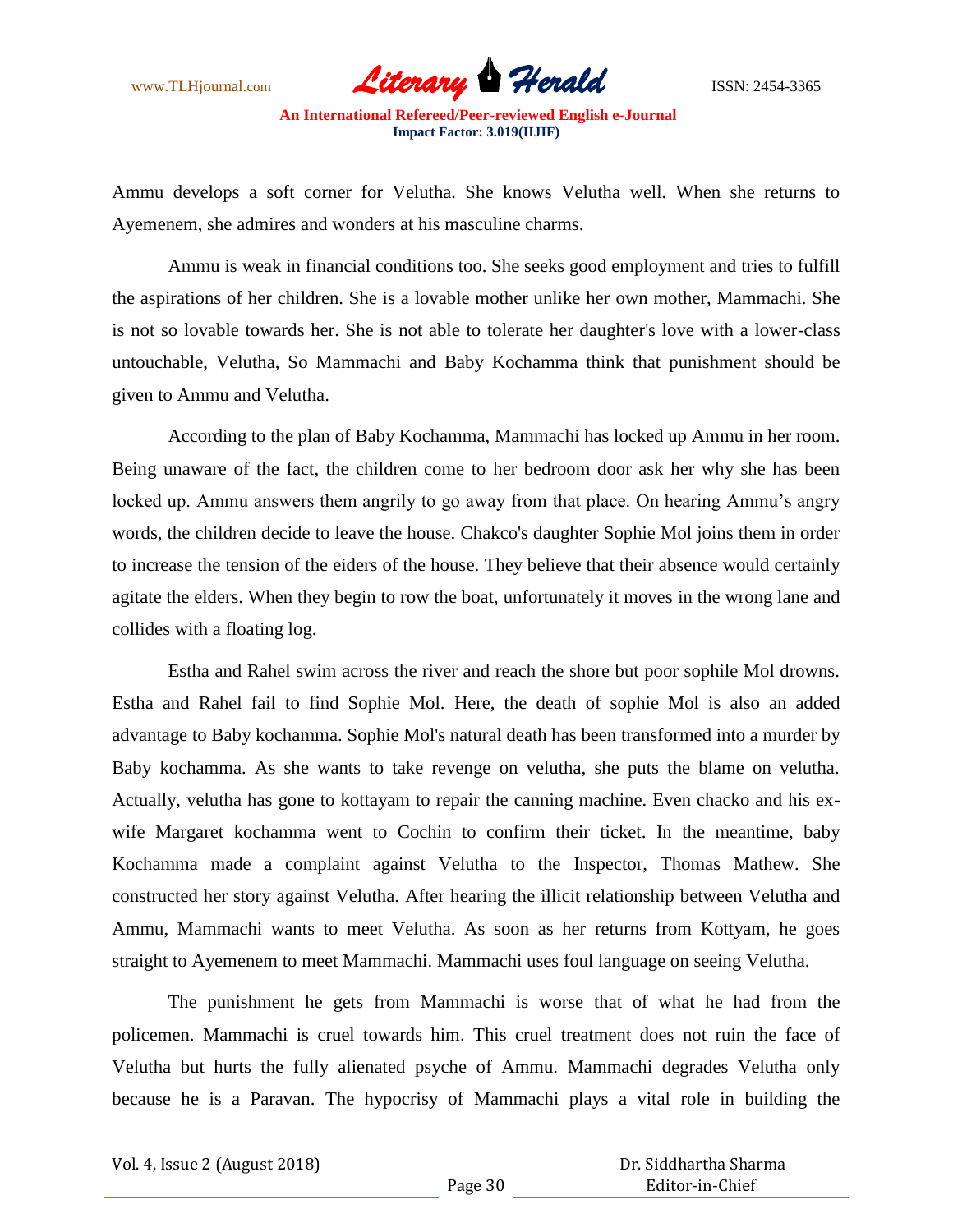

disillusionment of Ammu. *In The God of Small Things,* Arundhati Roy proves that women cause problems to other women in the society. Mammachi has a biased opinion on the extra – marital affairs of her children. Chacko does not live with his wife, Margaret Kochamma, a foreigner on account of some misunderstanding with her. After returning to Ayemenem, he involves himself in family business, Paradise Pickles at Ayemenem. He finds an outlet for his sexual gratification from the labour class women of his pickle factory. This extramarital relationship of Chacko does not make Mammachi feel angry or regret over him. This shows Mammachi"s special care for her son rather than her husband. Mammachi is aware of the illegal relationship of Chacko with the women of the factory. But Mammachi is unable to tolerate Ammu"s love towards Velutha. This is owing to the male dominance of Indian society as observed by Jidendra Tuli. The Indian male is now suffering from double standards; one code of ethics and morality for himself and the other for his wife and daughters. While he feels it is perfectly all right for him to indulge is prem arital and extramarital relationship to visit prostitutes and call girls, he would kill his wife or daughter if she indulged in pre or extra marital relationship.

Therefore, it is clear that Mammchi treats her son"s relationship with other women as natural. But she cannot digest the love affair between Velutha and Ammu, because Velutha belong to the untouchable Baby Kochamma's complaint against Velutha is a mere foolishness. The complaint leads to the death of Velutha, which eventually ends Ammu's life too. Ammu is tortured by Baby Kochamma and Mammachi in the name of caste, religion and customers or traditional background. The economic problems too have depressed the inner psyche of Ammu. She is not given her share of property from her ancestral house. But Chacko, her brother enjoys all the privileges in the pickle factory.

This act of partiality against women is common in Indian society. Ammu is subjected to all atrocities. Though Ammu experiences a lot of sufferings, she never loses her confidence. She decides to face boldly the blind ideologies of the society. Her poverty and need of money to fulfill certain basic needs forces her to seek good employment and prepare herself for interviews. Her poor economic status makes her to send Estha to her husband. She feels depressed when she packs the belonging of Estha. She is a lovable mother who expects Estha to get education. After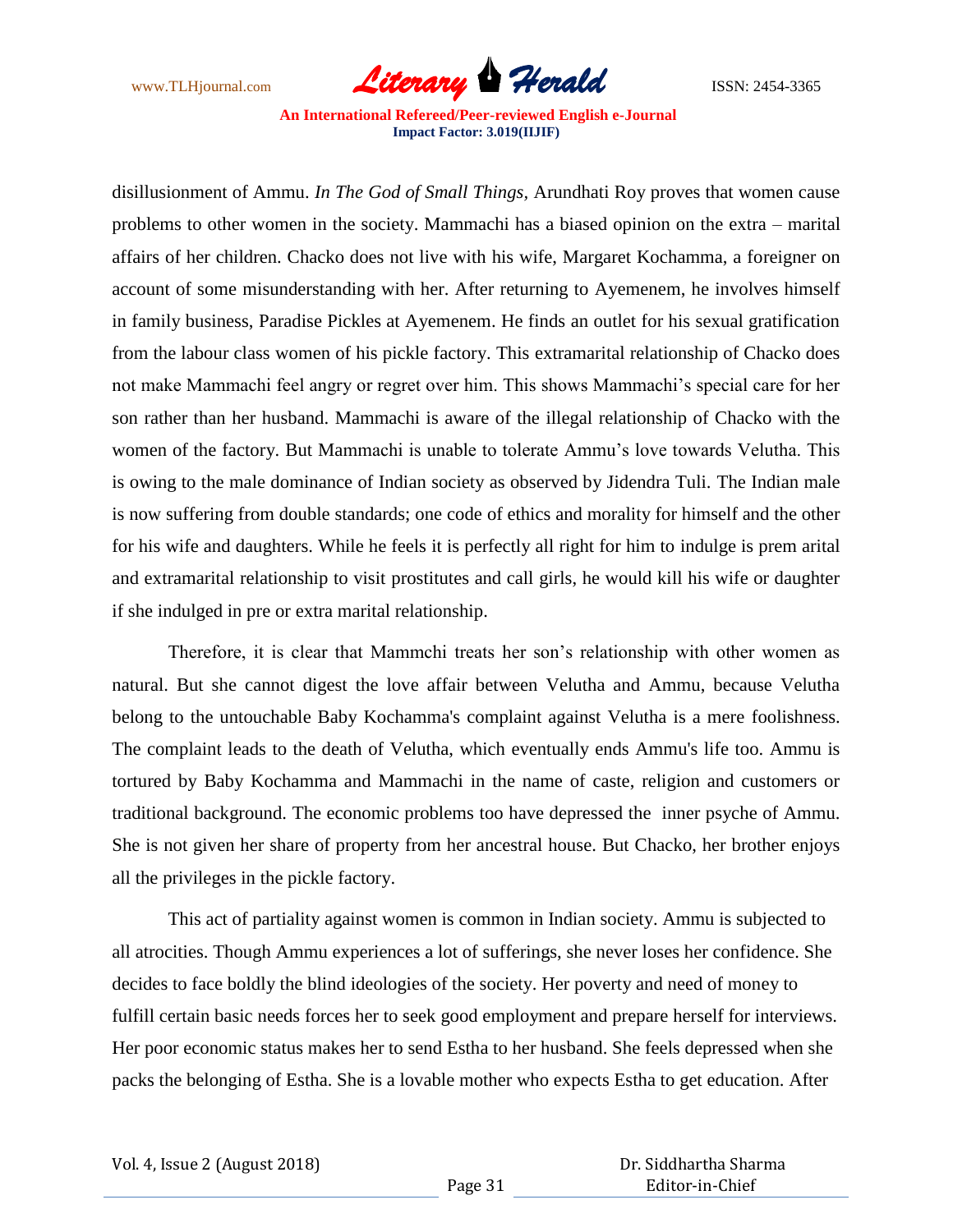

getting a promise from Estha Ammu tells "Estha I have written our address on don't have news?"… .(226)

Ammu is deeply wounded when she sees off her son at the Railway Station. She feels very sorry to send the small boy alone. But due to fate she is unable to avoid it.But innocent Estha cannot understand the feelings of Ammu and he eagerly looks forward to his future journey. Rahel, also is unable to tolerate the separation of Estha, her brother. But Ammu's dream of meeting never comes true. The society which is poisoned by the caste and religion, does not allow Ammu to be happy .It has spoilt Ammu's dreams and aspirations of a happy life in this world. After sending Estha she starts searching for employment. In search of her job, she dies at a lodge at Allepey, a town in Kerala. Arudhati Roy describes her end.

"She died alone. With a noisy ceiling

fan for company and no Estha to lie

at the back of her and talk to her…Her lungs couldn't."( 161-162)

The heartless police of the town included Ammu's name in the list of prostitutes after her death. The police considered her so because she died at a lodge in the town. According to the code of the police, this action of the police may be accepted. But it is pathetic that the church authority refuses to bury Ammu's body in the Church symmetry. The political atmosphere also adds to the condition of the wounded psyche of Ammu. The conversion of untouchables by Christian missionaries is done not out of love but it is done as a political strategy.

Though Velutha converts himself to Christianity, the society especially people like Mammachi and Kochamma do not accept him as a Christian. The prejudice is only because of the difference in caste. It prevents the society from treating him as a dignified human being and lover of Ammu. The conversion of velutha to a new religion does not give him any status or pivilege in the society. The conversion to a new religion does not give him any status or privilege in the society. In the modern society, the religious aspect is based on political strategy which does not permit the love of ammu and velutha. On the hand it kills velutha and on the hand it